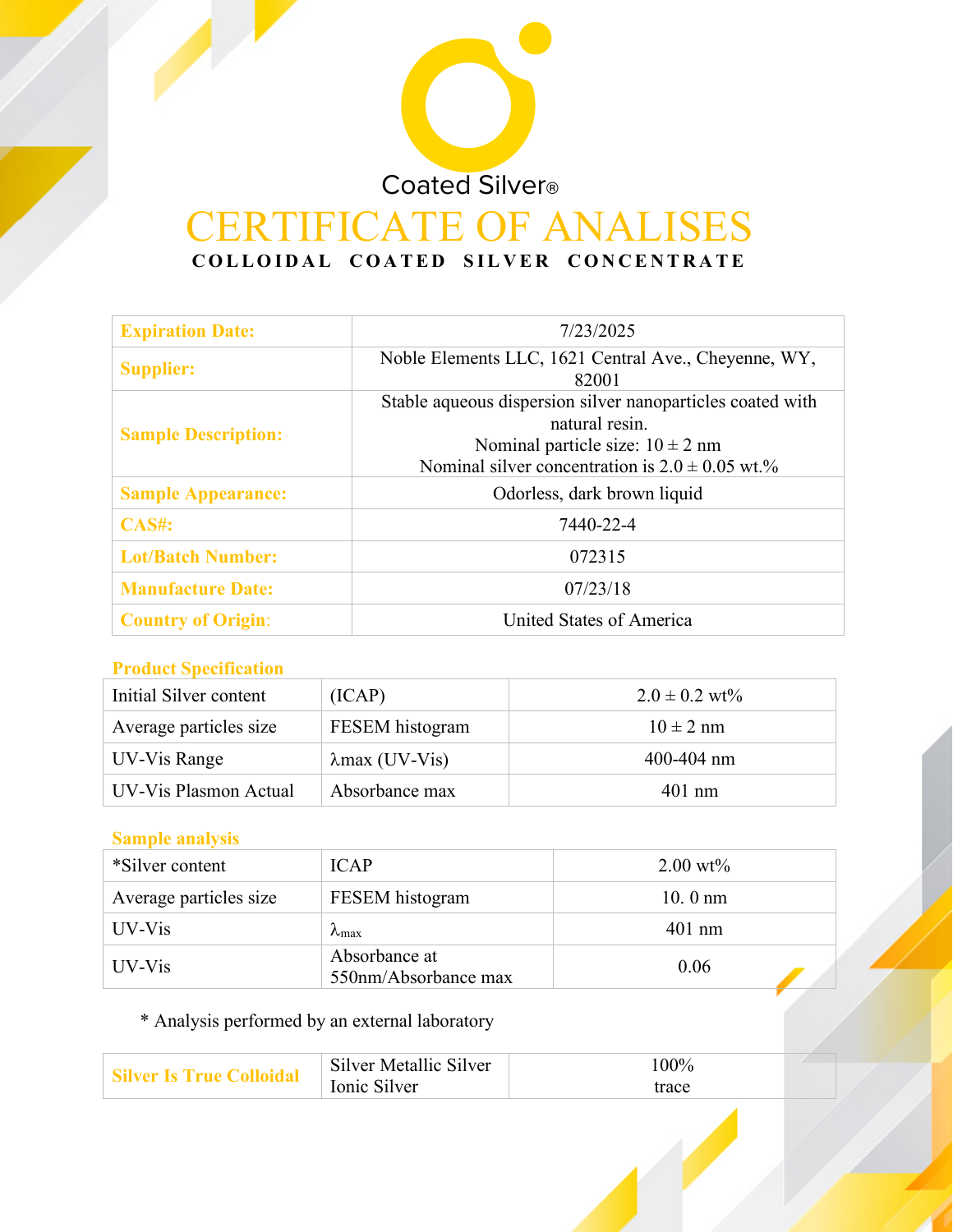

| <b>Silver Nanoparticles Do</b> | Particles stay dispersed as testified by lack     |
|--------------------------------|---------------------------------------------------|
| <b>Not Clump</b>               | of background Uv-Viz absorbtion above 530-550 nm. |

| <b>Size of particles</b> | Average particles size by<br>FESEM histogram | $10 \pm 2$ nm |
|--------------------------|----------------------------------------------|---------------|
|                          |                                              |               |
| <b>Contaminants:</b>     | Absent (zero)                                |               |
| Heavy Metals:            | Absent (zero)                                |               |
| Impurities:              | Absent (zero)                                |               |
| Microbiology:            | Not Tested                                   |               |

**Contaminant analysis by ICAP** (Inductively Coupled Atomic Plasma) – resolution 50 ppb.

Results: All inorganic elements absent. Undetectable.

#### **Field Emission Scanning Electron Microscopy (FESEM) Results:** Direct Realistic Image of Product

**Coated Silver Emission Electronic Microscopy** The ONLY realistic visualization of nanoparticles Uniform 10 nm particles are seen

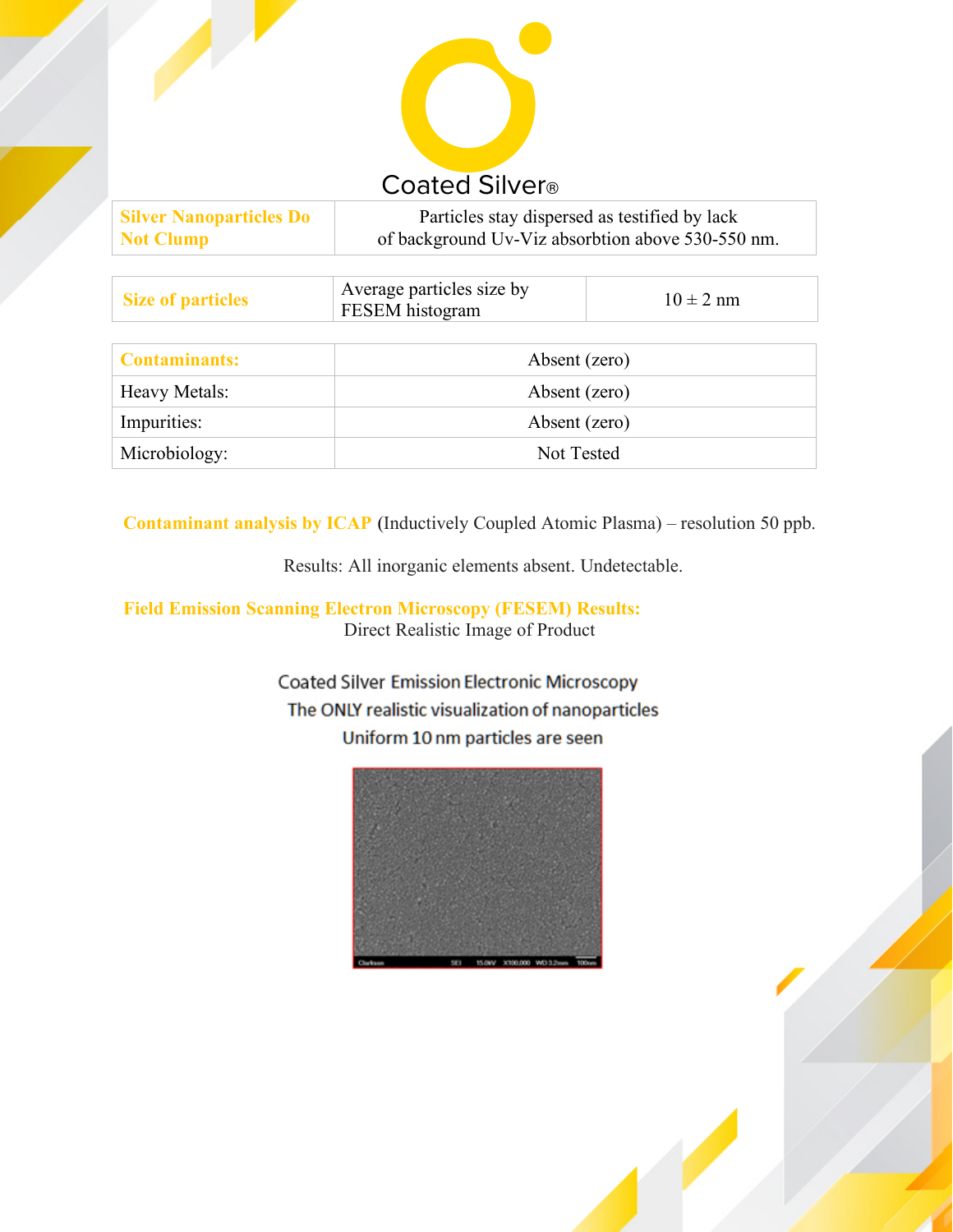

### **Competition Analysis By UV-Viz Spectrometry:**

**Results:** 3 competitors samples contain only ionic silver (no silver particles exists of any size) and 2 competitors samples contain coarse, clumpy, uncoated, unsafe colloidal silver.

Coated Silver contains small, highly uniform, coated 10 nm particles. Particles are not clumped and contain no impurities.